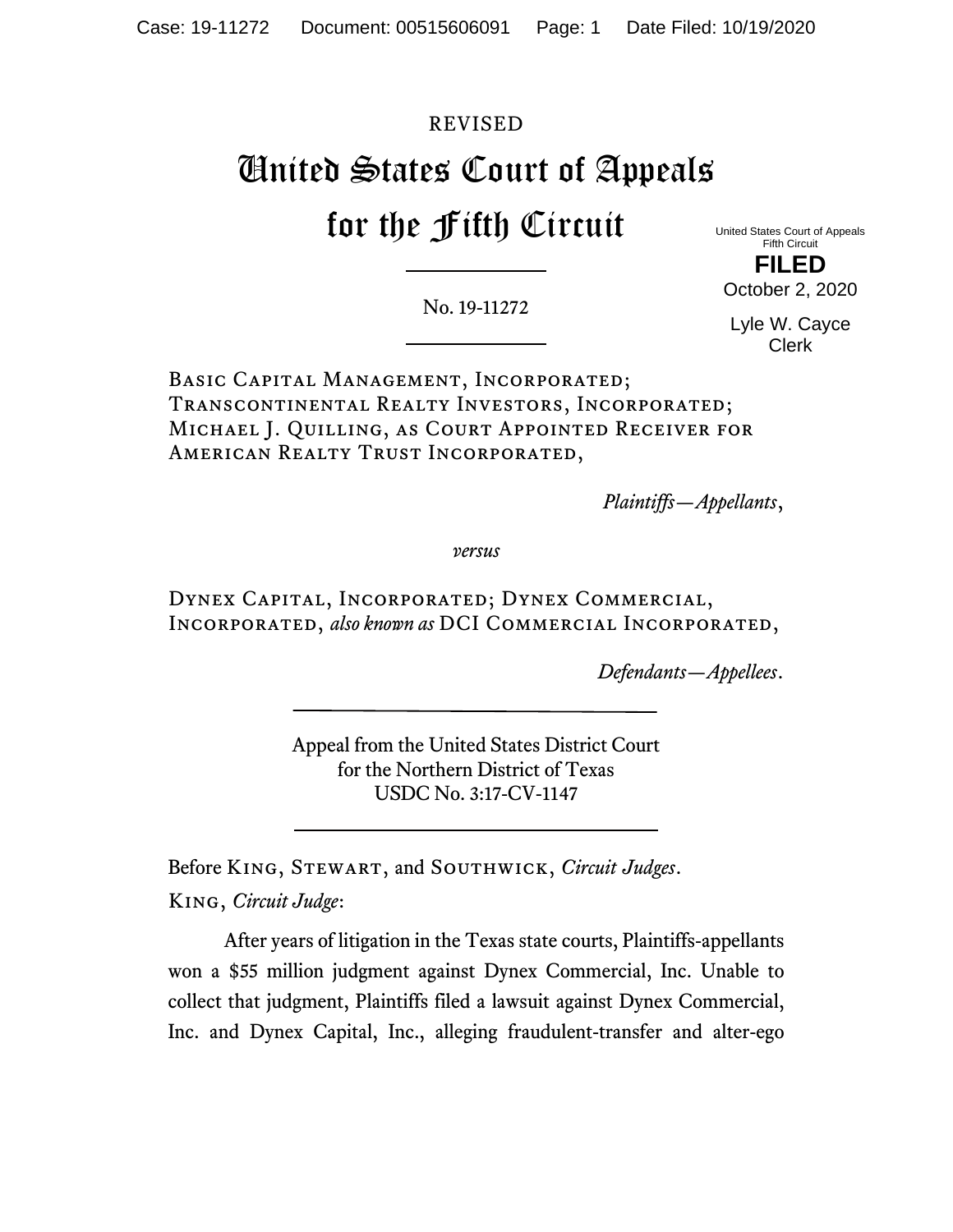claims. The district court dismissed Plaintiffs' second amended complaint with prejudice on the grounds that the fraudulent-transfer claim is timebarred, and the alter-ego claim is barred by *res judicata*. We AFFIRM.

# **I.**

In the late 1990s, Dynex Commercial, Inc. ("DCI") agreed to lend Plaintiffs \$160 million to finance commercial and multifamily properties. When DCI failed to fulfill its loan commitment, Plaintiffs brought a lawsuit in 1999 in Texas state court against DCI and its indirect parent company, Dynex Capital, Inc. ("Dynex Capital"). In 2004, a jury returned a verdict in Plaintiffs' favor. The trial court, however, granted DCI and Dynex Capital's motions for judgment notwithstanding the verdict and ordered that Plaintiffs "take nothing" from DCI and Dynex Capital. Plaintiffs appealed the trial court's judgment as to DCI, though not as to Dynex Capital. After several appeals, the Texas Supreme Court reversed the trial court. On remand, in 2015, judgment was entered in favor of Plaintiffs for over \$55 million dollars against DCI, which was the "sole remaining defendant" at the time.

In April 2017, as part of their efforts to enforce the judgment following post-judgment discovery, Plaintiffs brought a new lawsuit in Texas state court once again against both DCI and Dynex Capital. DCI and Dynex Capital removed the case to federal court on the basis of diversity jurisdiction. Because DCI has no assets, Plaintiffs seek to recover from Dynex Capital by alleging that, in 2000, DCI fraudulently transferred twenty-five commercial loans and security interests to Dynex Capital and that DCI was Dynex Capital's alter ego. The district court dismissed Plaintiffs' claims *twice* without prejudice and with leave to amend. After Plaintiffs filed their second amended complaint, DCI and Dynex Capital again moved to dismiss, arguing that the fraudulent-transfer claim is time-barred and the alter-ego claim is barred by *res judicata*. After providing Plaintiffs with three bites at the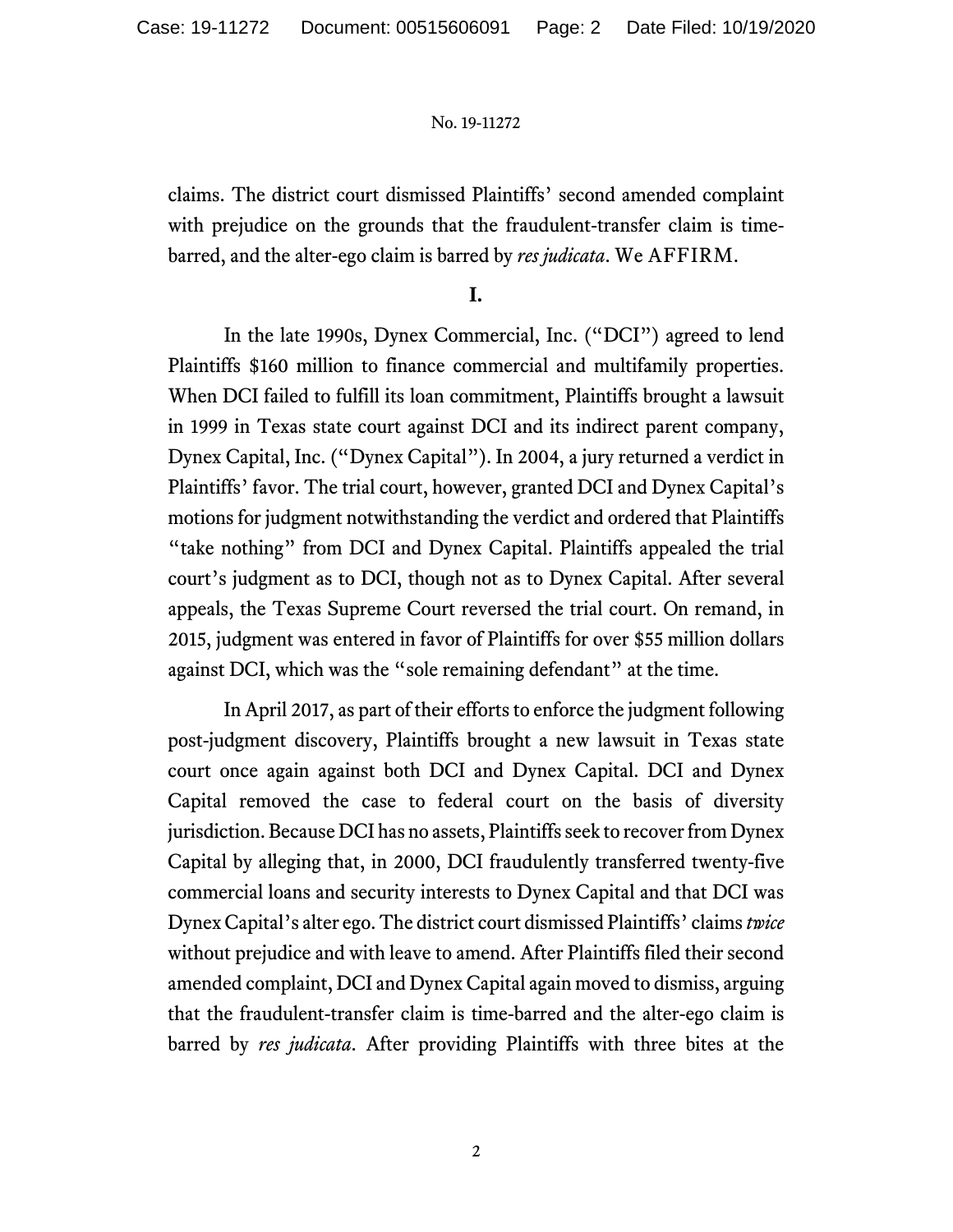proverbial apple, the district court agreed with DCI and Dynex Capital and dismissed Plaintiffs' second amended complaint with prejudice. Plaintiffs then filed a timely notice of appeal.

# **II.**

We review the district court's ruling on a motion to dismiss under Federal Rule of Civil Procedure 12(b)(6) de novo. *Wampler v. Sw. Bell Tel. Co.*, 597 F.3d 741, 744 (5th Cir. 2010). "To survive a motion to dismiss, a complaint must contain sufficient factual matter, accepted as true, to 'state a claim to relief that is plausible on its face.'" *Ashcroft v. Iqbal*, 556 U.S. 662, 678 (2009) (quoting *Bell Atl. Corp. v. Twombly*, 550 U.S. 544, 570 (2007)).

"[D]ismissal under Rule 12(b)(6) may be appropriate based on a successful affirmative defense," provided that the affirmative defense "appear[s] on the face of the complaint." *EPCO Carbon Dioxide Prods., Inc. v. JP Morgan Chase Bank, NA*, 467 F.3d 466, 470 (5th Cir. 2006). Judicially noticed facts may also be considered in ruling on a motion to dismiss. *Funk v. Stryker Corp.*, 631 F.3d 777, 783 (5th Cir. 2011). "A district court's use of judicial notice under Federal Rule of Evidence 201 is reviewed for abuse of discretion." *Id.*

As an initial matter, we must first determine whether the district court's use of certain judicially noticed facts in ruling on the 12(b)(6) motion was appropriate. Specifically, the district court took judicial notice of Dynex Capital's 2002 Form 10-K annual report (the "Form 10-K") and the proceedings and record of the 1999 state-court litigation (the "state-court record").

Federal Rule of Evidence 201 allows a district court to take judicial notice of a "fact that is not subject to reasonable dispute because it (1) is generally known within the trial court's territorial jurisdiction; or (2) can be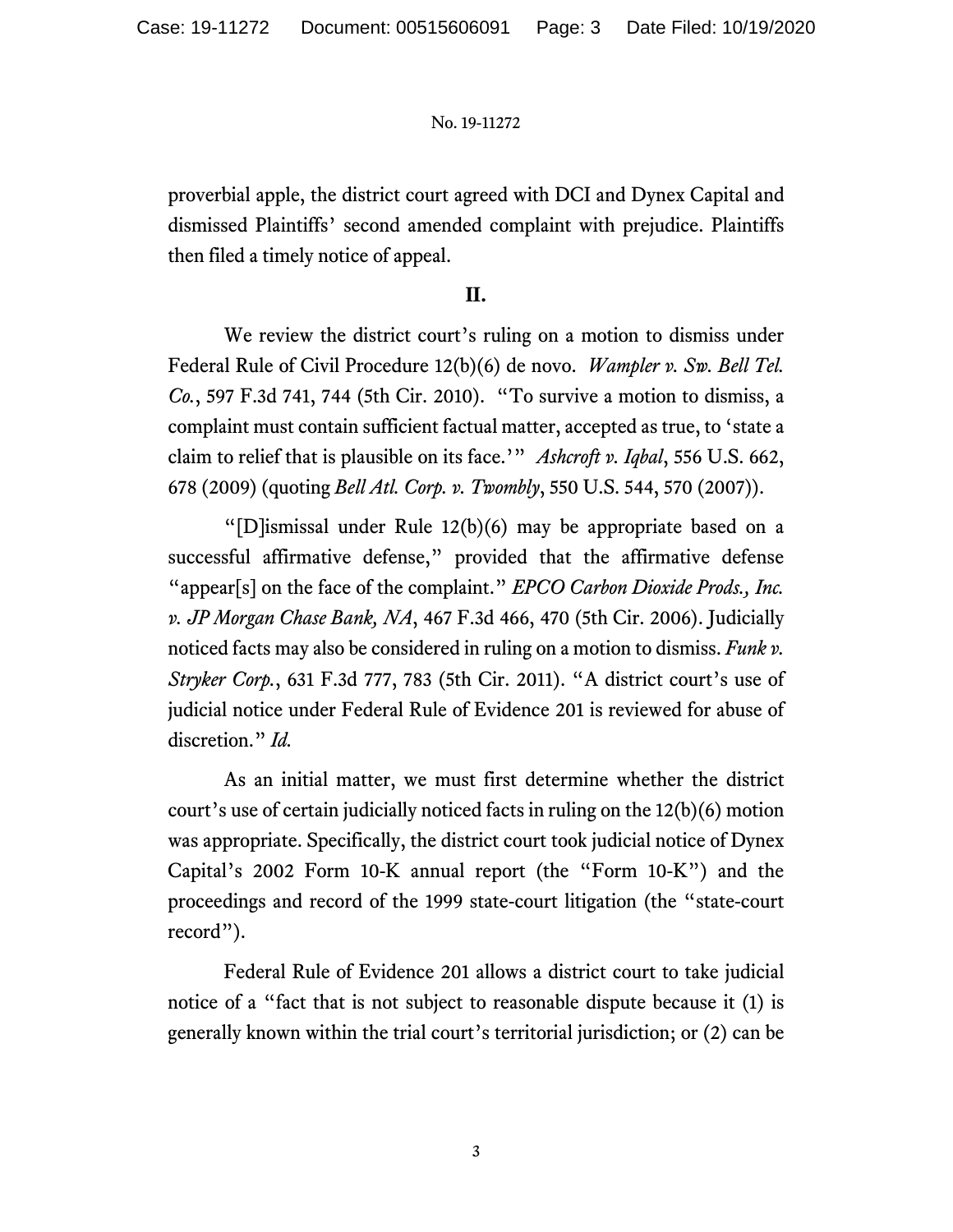accurately and readily determined from sources whose accuracy cannot reasonably be questioned." FED. R. EVID. 201(b). The district court "may take judicial notice at *any* stage of the proceeding." FED. R. EVID. 201(d) (emphasis added). And if there remained any doubt about whether "any stage of the proceeding" included the motion-to-dismiss stage, our precedents have resolved that doubt, explaining that "[w]hen reviewing a motion to dismiss, a district court 'must consider the complaint in its entirety, as well as other sources courts ordinarily examine when ruling on Rule 12(b)(6) motions to dismiss, in particular, documents incorporated into the complaint by reference, and matters of which a court may take judicial notice.'" *Funk*, 631 F.3d at 783 (quoting *Tellabs, Inc. v. Makor Issues & Rights, Ltd.*, 551 U.S. 308, 322 (2007)); *see also Lovelace v. Software Spectrum Inc.*, 78 F.3d 1015, 1017–18 (5th Cir. 1996).

In this case, as the district court correctly observed, the Form 10-K and the state-court record "are all publicly available governmental filings and the existence of the documents, and the contents therein, cannot reasonably be questioned." Therefore, the Form 10-K and the state-court record fall squarely within the ambit of Rule 201(b).

Plaintiffs, however, take issue with the district court's consideration of the Form 10-K and state-court record at the motion-to-dismiss stage. According to Plaintiffs, although Rule 201 may incant the words "any stage of the proceedings," at the motion-to-dismiss stage, a district court "must not go outside the pleadings" with one exception. Plaintiffs argue that this sole exception exists when a defendant attaches documents to a motion to dismiss that are "referred to in the plaintiff's complaint and are central to its claim." In support of their argument, Plaintiffs rely on *Scanlan v. Texas A&M Univ.*, 343 F.3d 533 (5th Cir. 2003). But their reliance on *Scanlan* is misplaced because *Scanlan* did not involve properly judicially noticed facts. 343 F.3d at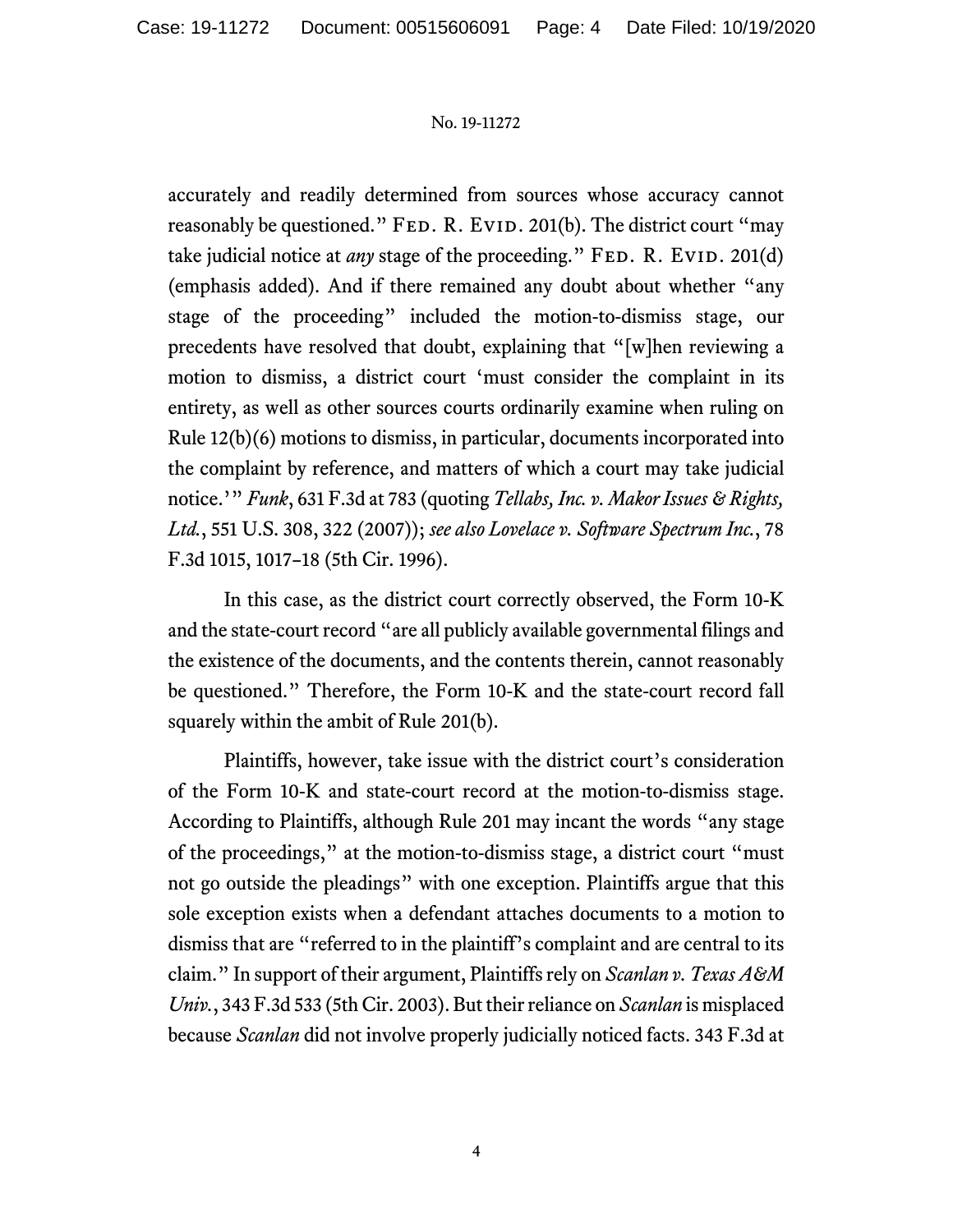537. Thus, Plaintiffs' argument fails. As discussed above, Rule 201(d) expressly provides that a court "may take judicial notice at *any* stage of the proceeding," and our precedents confirm judicially noticed facts may be considered in ruling on a 12(b)(6) motion. *See Funk*, 631 F.3d at 783; *Lovelace*, 78 F.3d at 1017–18.

Therefore, in ruling on the 12(b)(6) motion, "the district court appropriately used judicial notice." *Funk*, 631 F.3d at 783. As a result, against the backdrop of Plaintiffs' complaint and the properly judicially noticed Form 10-K and state-court record, we turn to whether Plaintiffs' claims are time-barred or precluded by *res judicata*.

# **III.**

Plaintiffs bring a fraudulent-transfer claim under the Texas Uniform Fraudulent Transfer Act ("TUFTA"), TEX. BUS. & COM. CODE ANN. § 24.001 *et. seq.* Specifically, Plaintiffs allege that Dynex Capital intended to defraud them by stripping DCI of all of its assets while the state-court litigation was ongoing. In support of this claim, Plaintiffs point to twenty-five loan transfers from DCI to Dynex Capital in 2000.

Under TUFTA, a plaintiff must bring a fraudulent-transfer claim "within four years after the transfer was made or the obligation was incurred or, if later, within one year after the transfer or obligation was or could reasonably have been discovered by the claimant." TEX. BUS. & COM.CODE ANN. § 24.010(a)(1). We have made an *Erie* guess that the one-year period begins to run when the plaintiff knew of or could reasonably have discovered the transfer *and* its fraudulent nature*. Janvey v. Democratic Senatorial Campaign Comm., Inc.*, 712 F.3d 185, 195 (5th Cir. 2013).

In this case, Plaintiffs filed their lawsuit in April 2017. Accordingly, if Plaintiffs knew of or could reasonably have discovered the transfers of the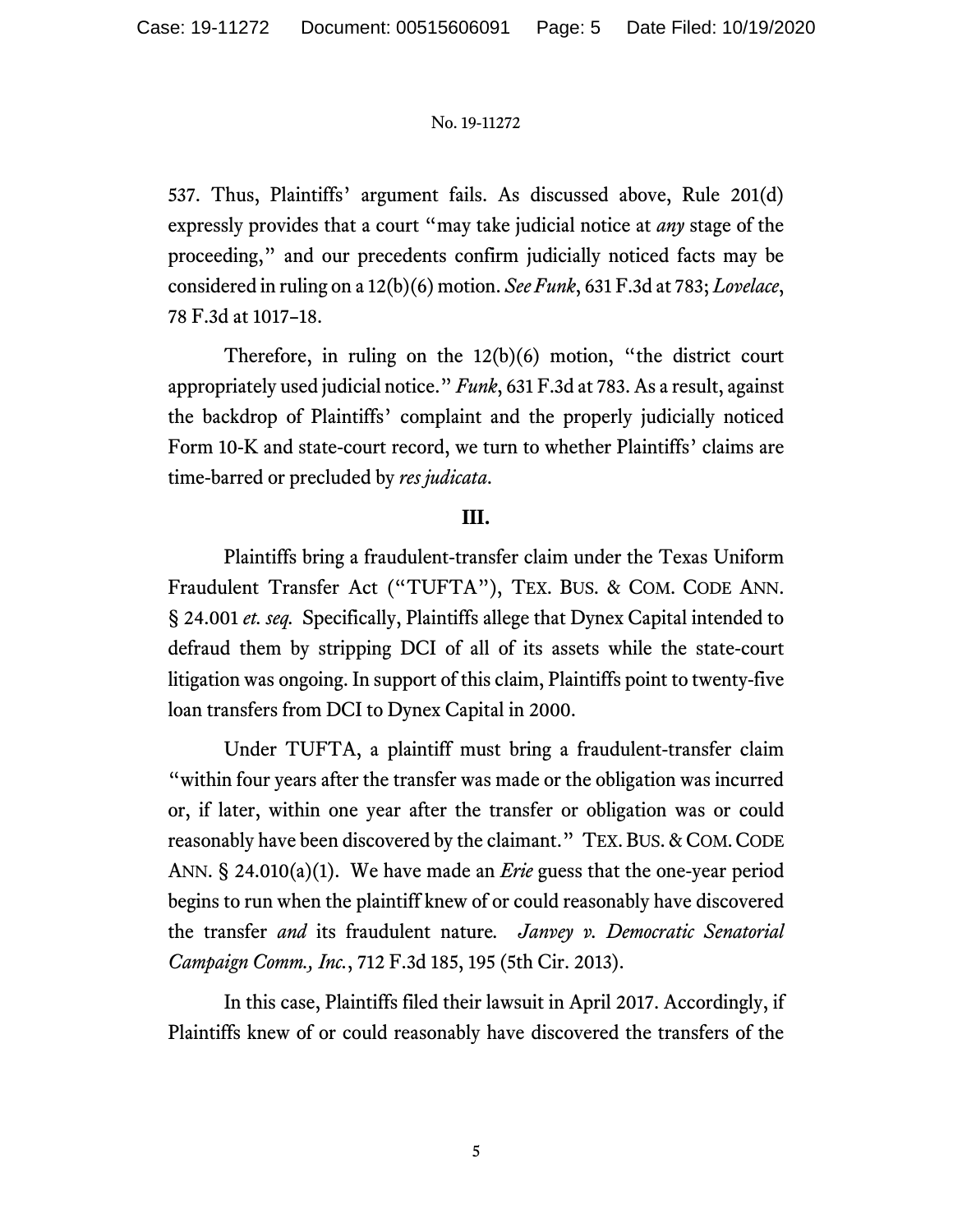twenty-five loans and their fraudulent nature before April 2016, then the fraudulent-transfer claim is time-barred. Below, we first address whether Plaintiffs knew of or could reasonably have discovered the transfers before turning to whether they knew or could reasonably have discovered the allegedly fraudulent nature of the transfers.

## **A.**

Whether Plaintiffs knew of or could reasonably have discovered the transfers before April 2016 is fairly straightforward. First, in March 2002, in the Form 10-K, Plaintiffs were at least made aware of the fact that DCI was transferring loans to Dynex Capital. Specifically, the Form 10-K disclosed that DCI and Dynex Capital had a "funding agreement" under which DCI transferred certain commercial mortgage loans to Dynex Capital, and that Dynex Capital "paid DCI none, \$288[1](#page-5-0) , and \$2,147, respectively, under this agreement for the years ended December 31, 2001, 2000 and 1999." Second, during opening statements in the state-court litigation in January 2004, Plaintiffs' counsel argued to the jury that "every loan made by [DCI] ended up in Dynex Capital's hands." This statement implies that Plaintiffs were aware of transfers of assets from DCI to Dynex Capital. Third, Plaintiffs have admitted that as early as February 2004 they "researched and printed out every UCC filing found online that reflected assets owned by [DCI]" and that "[t]hese searches covered transactions as far back as the late 1990's through February 9, 2004." All of the transfers that Plaintiffs complain about occurred in 2000, so Plaintiffs' thorough research of DCI's secured interests from 1999 to 2004 would have provided Plaintiffs with notice of the transfers

<span id="page-5-0"></span><sup>&</sup>lt;sup>1</sup> All amounts are in thousands of dollars.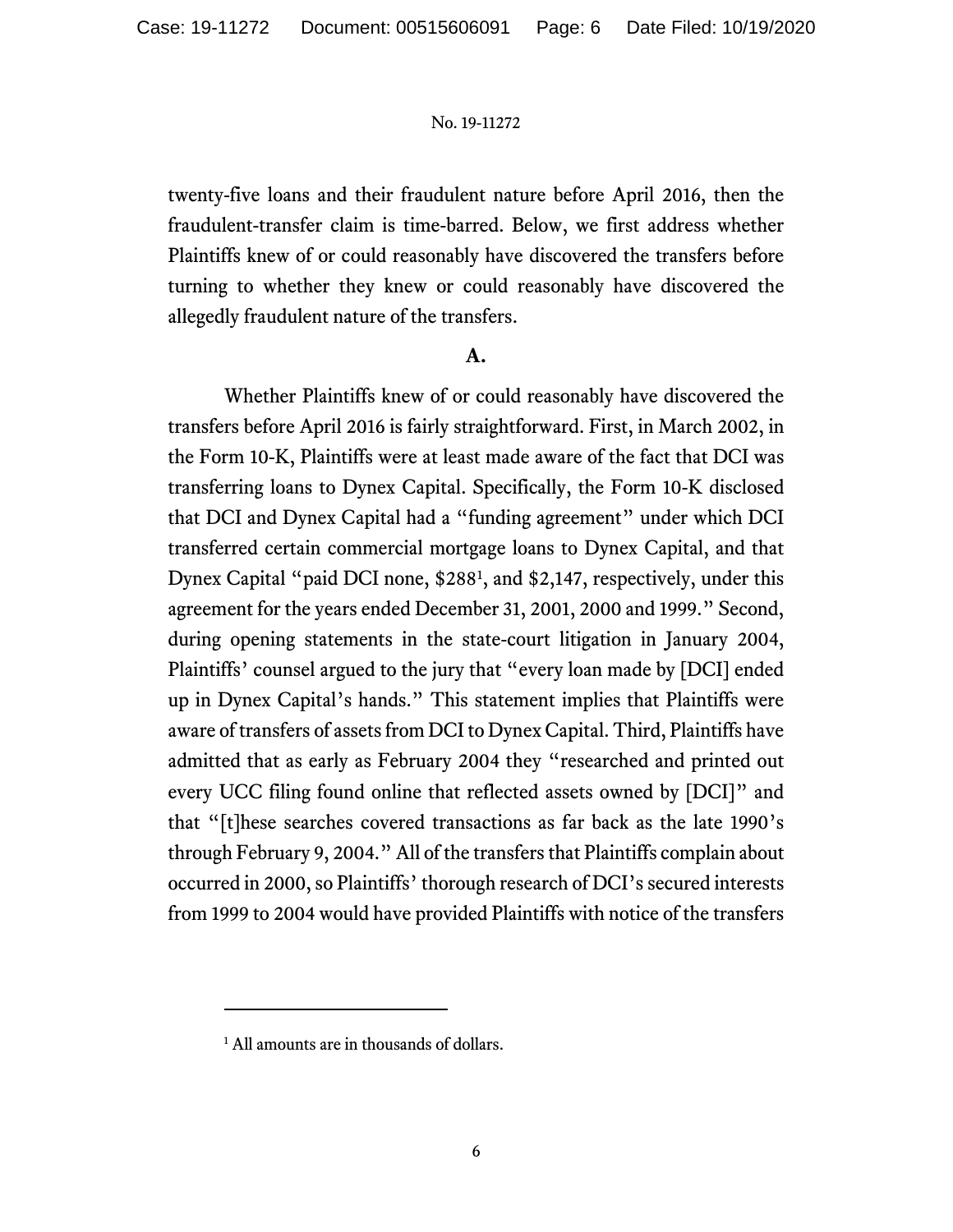at issue. Therefore, Plaintiffs knew of or reasonably could have discovered the transfers at least by February 2004, if not earlier.

## **B.**

As discussed above, knowledge of the transfers does not end our inquiry. The fraudulent-transfer claim will only be time-barred if Plaintiffs also knew of or reasonably could have discovered the fraudulent nature of the transfers before April 2016. For the reasons that follow, we agree with the district court that Plaintiffs reasonably could have discovered the allegedly fraudulent nature long before April 2016.

First, in the Form 10-K, Dynex Capital disclosed that as of December 31, 2001, DCI "has no assets but has asserted counterclaims" in the statecourt litigation. This type of disclosure should have, at the very least, prompted additional diligence and review of where DCI's assets went. The argument that this sentence is buried in the Form 10-K is unavailing. The disclosure is clearly made in the Notes to the Consolidated Financial Statements, and a plaintiff, exercising reasonable diligence, would have reviewed the annual report of a company it was suing for millions of dollars. Second, beyond the Form 10-K, Plaintiffs have admitted that their thorough review in 2004 of all of DCI's UCCs revealed "evidence of potentially Tens of Millions of Dollars in secured positions on real estate that were titled in the name of Dynex Commercial and/or Dynex Capital, as well as assignments from Dynex Commercial to Dynex Capital." This discovery would have prompted a reasonable plaintiff to inquire why these assignments occurred within the company's corporate structure.

Third, even disregarding the public disclosures in the Form 10-K and the UCCs, Plaintiffs were told in a January 2003 deposition that DCI was no longer operating and had not held any loans since 2001. Upon hearing that a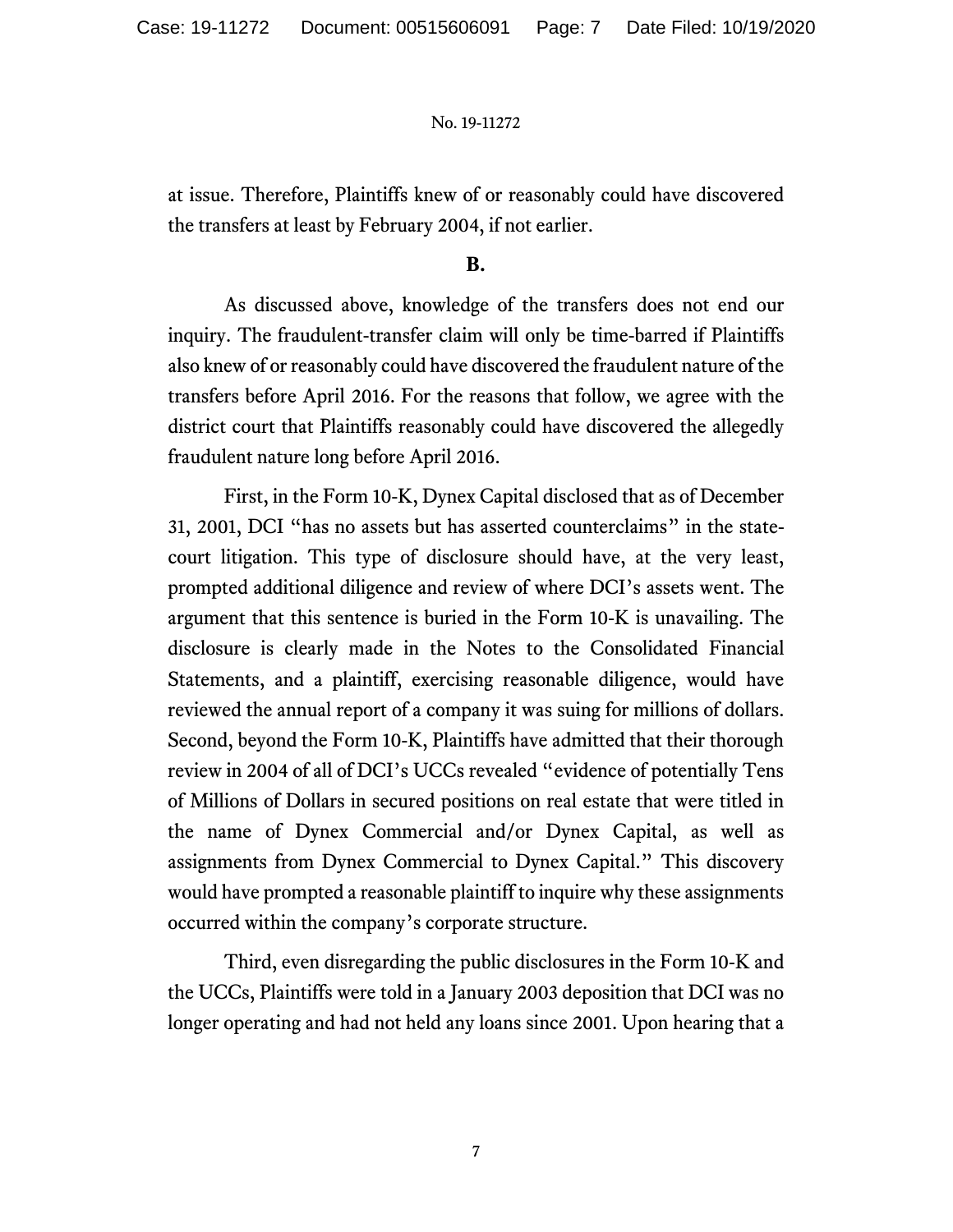defendant no longer has any assets, especially one being sued for millions of dollars, a reasonable plaintiff would make some sort of inquiry into the situation. And since discovery in the state-court litigation was ongoing when the deposition occurred, asking a few follow-up questions at the deposition, for example, would likely have borne fruit. *See Biliouris ex rel Biliouris v. Patman*, 751 F. App'x 603, 605 (5th Cir. 2019) (concluding that a plaintiff could have reasonably discovered the fraudulent nature of a transfer because the plaintiff received constructive notice of the transfer's existence while discovery was ongoing). Indeed, as in *Biliouris ex rel Biliouris v. Patman*, the alleged fraud in this case involves transferring all of a defendant's assets while litigation is pending without receiving anything in return. In this respect, the alleged fraud here is readily distinguishable from the complicated Ponzi scheme at issue in *Janvey v. Democratic Senatorial Campaign Committee*. *See*  712 F.3d at 196 (discussing that the Ponzi scheme would not have been "readily evident . . . to anyone not privy to the inner workings of the [relevant entities]" and that discovering the fraud required, among other things, an analysis of the books and records by a certified public accountant).

Finally, Plaintiffs' assertion that pre-judgment discovery regarding DCI's ability to satisfy a judgment would not have been permissible is unavailing. There are at least two other ways that the transfers from DCI to Dynex Capital would have been "relevant to the subject matter of the pending action": (1) the relationship between DCI and Dynex Capital and (2) the possibility of adding a fraudulent-transfer claim. Tex. R. Civ. P. 192.3. Thus, following the January 2003 deposition—or even as part of that deposition—Plaintiffs could have taken discovery about where DCI's assets went. In any event, Plaintiffs could have reasonably discovered the allegedly fraudulent nature long before April 2016.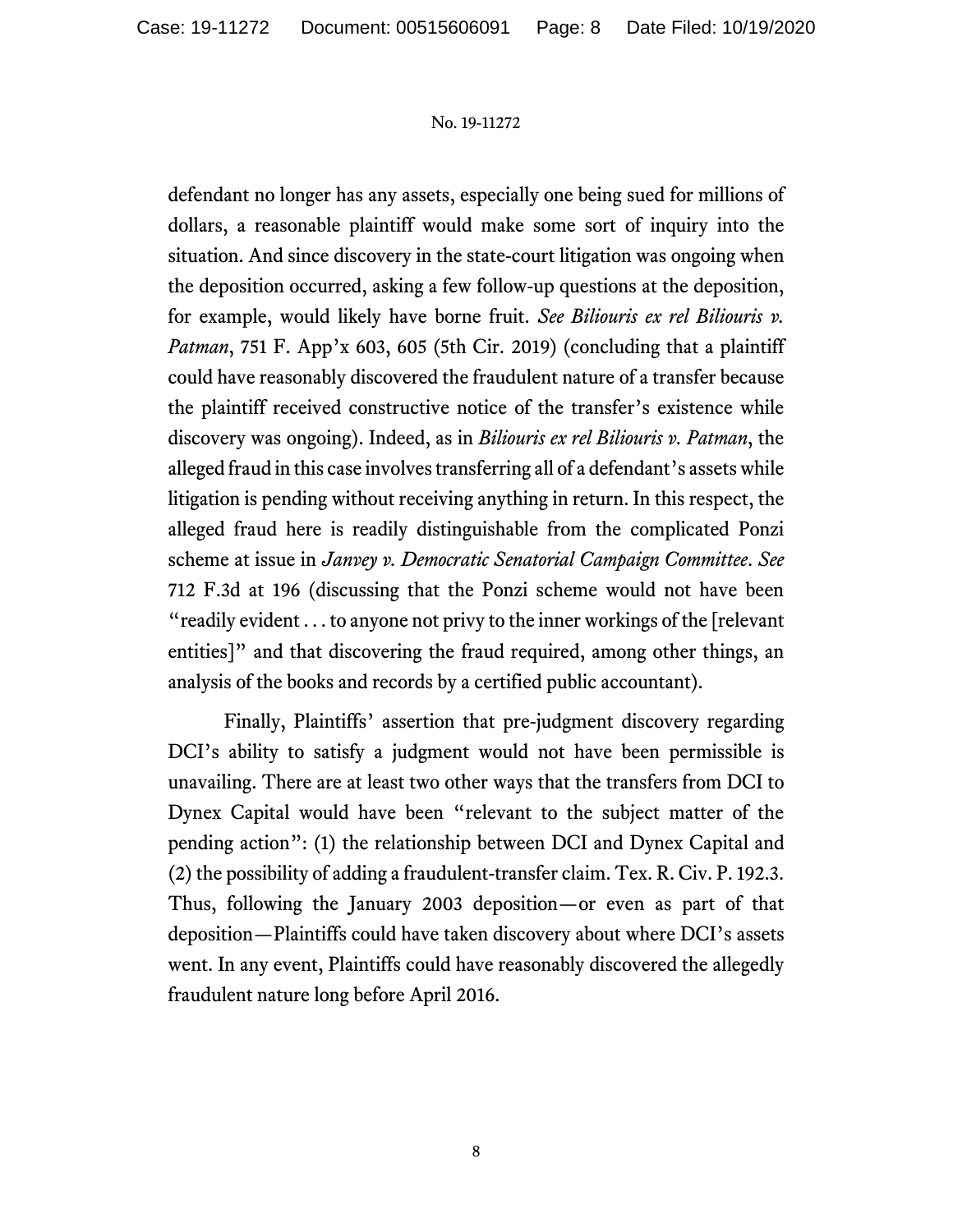Therefore, we agree with the district court that the fraudulenttransfer claim is time-barred.

# **IV.**

Plaintiffs' alter-ego claim is barred by *res judicata*. "[D]ismissal under Rule 12(b)(6) is appropriate if the res judicata bar is apparent from the pleadings and judicially noticed facts." *Kahn v. Ripley*, 772 F. App'x 141, 142 (5th Cir. 2019) (citations omitted).

Under Texas law, which applies when federal courts determine the preclusive effect of Texas judgments, *res judicata* "bars assertion of a claim in a subsequent case when: (1) there is a prior final judgment on the merits by a court of competent jurisdiction; (2) the parties in the second action are the same or in privity with those in the first action; and (3) the second action is based on the same claims as were raised or could have been raised in the first action." *Weaver v. Tex. Capital Bank, N.A.*, 660 F.3d 900, 906 (5th Cir. 2011).

The parties agree that the first two elements of *res judicata* have been met in this case, so the only dispute concerns whether Plaintiffs' alter-ego claim could have been brought in the state-court litigation. To determine what claims could have been raised in the first action, Texas follows a "transactional approach," under which "a final judgment on an action extinguishes the right to bring suit on the transaction, or series of connected transactions, out of which the action arose." *Barr v. Resolution Trust Corp. ex rel. Sunbelt Fed. Sav.*, 837 S.W.2d 627, 631 (Tex. 1992). This determination "requires an analysis of the factual matters that make up the gist of the complaint." *Id.* at 630. "Any cause of action which arises out of those same facts should, if practicable, be litigated in the same lawsuit." *Id.*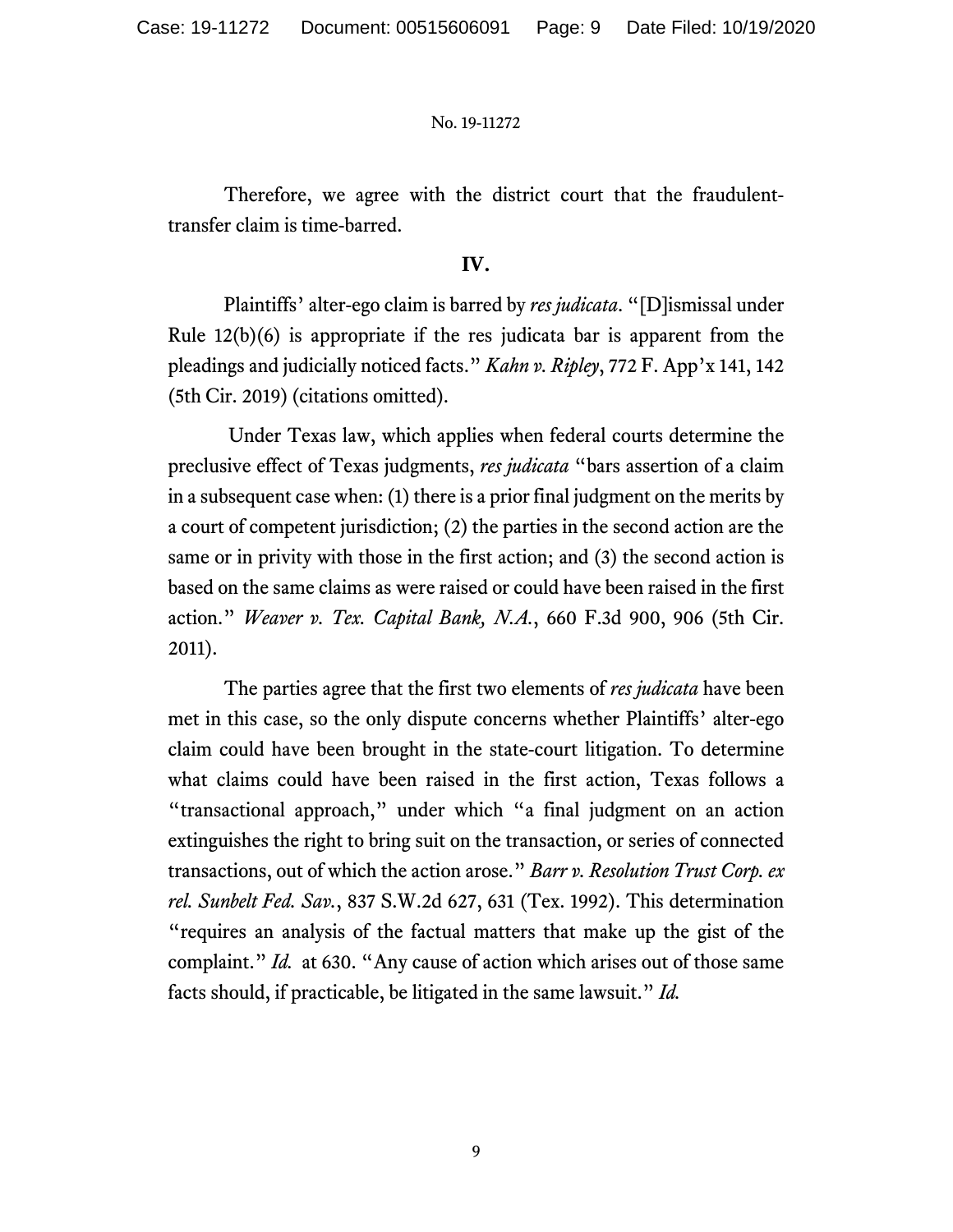Plaintiffs' alter-ego claim could have and should have been brought in the state-court litigation. The gist of the state-court litigation and the instant litigation revolves around liability for breach of the \$160 million loan agreement. In the state-court action, Plaintiffs successfully held DCI liable for that breach. They tried and failed, however, to hold Dynex Capital jointly and severally liable for that breach. Nevertheless, in their second amended complaint, Plaintiffs allege that "Dynex Capital should be held jointly and severally liable for the judgment debt of [DCI] owed to Plaintiffs because Dynex Capital and [DCI] constituted a single business enterprise and carry out a common business objective." And Plaintiffs go on to allege that "Dynex Capital used the corporate form of [DCI] to perpetrate a fraud on Plaintiffs by inducing Plaintiffs to enter into the \$160 Million Commitment . . . on the pretext that [DCI] was and would be capable of fulfilling its obligations  $\dots$ ." Regardless of how Plaintiffs repackage their claim, they are attempting to relitigate Dynex Capital's liability for breach of the \$160 million loan agreement *after* a Texas court has already entered judgment in favor of Dynex Capital—a judgment that has been left unchallenged as to Dynex Capital. *Res judicata* bars this type of claim.

And Plaintiffs are aware that the state-court litigation and the action before us share the same nucleus of operative facts. Indeed, in opposing removal of this case to federal court, Plaintiffs argued that the alter-ego claim asserted against Dynex Capital is "simply an extension and continuation of the claims asserted against [DCI]."

Although Plaintiffs include allegations about events that occurred after the state-court litigation began, i.e. the transfer of DCI's assets to Dynex Capital, those allegations do not mean that Plaintiffs were unable to bring their alter-ego claim in the state-court litigation. *See Barr*, 837 S.W.2d at 631 ("Discovery should put a claimant on notice of any need for alternative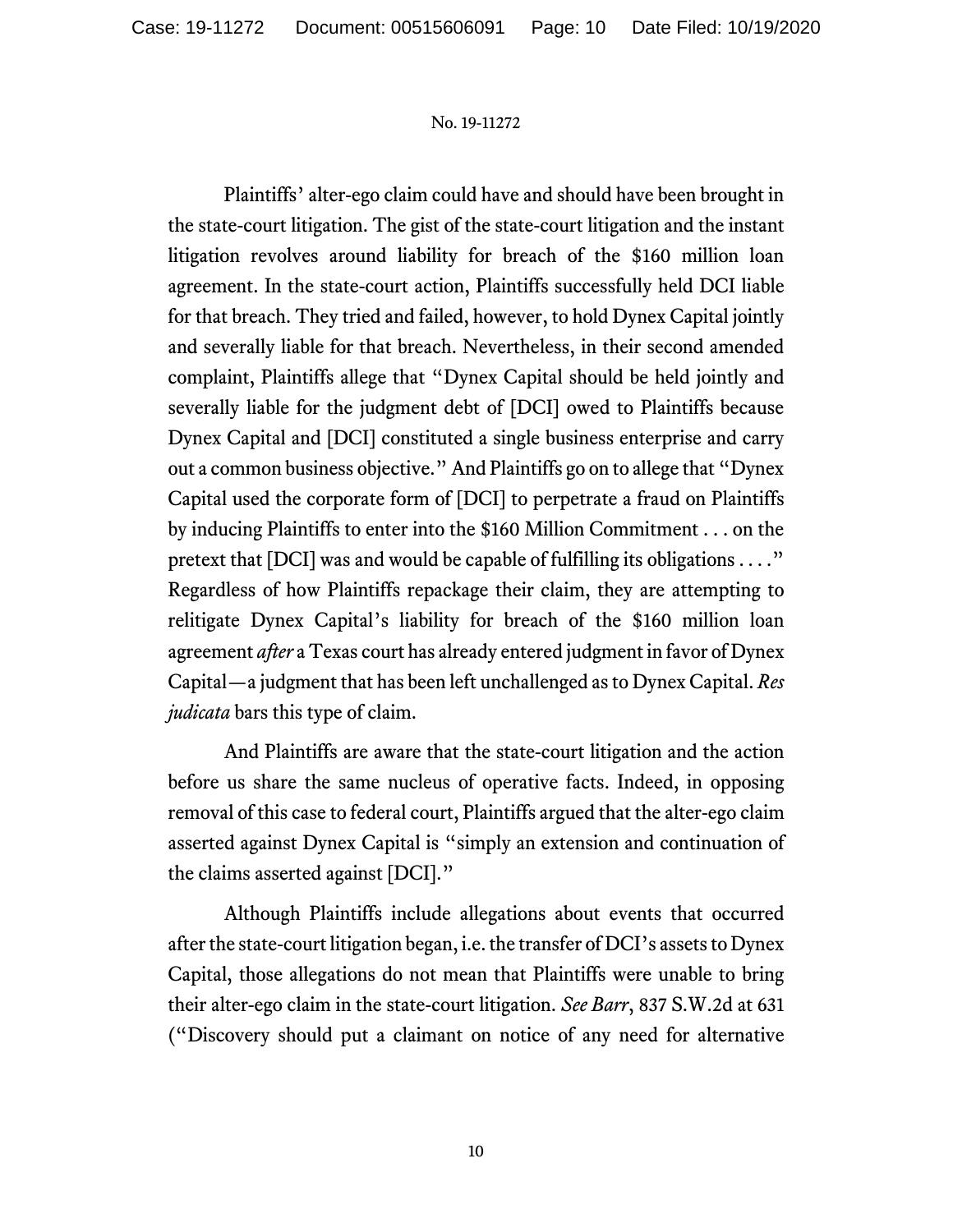pleading. Moreover, if success on one theory becomes doubtful because of developments during trial, a party is free to seek a trial amendment."). In this case, while the state-court litigation was pending, Plaintiffs were aware of the fact that DCI had no assets and had engaged in a series of transfers of its assets to Dynex Capital. These facts would have put a reasonable plaintiff on notice of the need for alternative pleading, including the possibility of an alter-ego claim. Indeed, in the state-court litigation, Plaintiffs alleged that Dynex Capital was liable because it "made representations to [Plaintiffs] that [DCI] was willing, ready, and able, and had the financial stability and resources, to provide \$160,000,000 in loans to [Plaintiffs]." Further, at trial, Plaintiffs (unsuccessfully) attempted to "amend [the complaint] to formally seek damages directly from Dynex Capital" for breach of contract on the theory that Dynex Capital ratified the loan commitment. *See Nilsen v. City of Moss Point*, 701 F.2d 556, 563 (5th Cir. 1983) ("[B]oth courts and commentators agree that theories which were the subject of an untimely motion to amend, filed in the earlier action, 'could have been brought' there."). Plaintiffs' failure to raise an alter-ego claim against Dynex Capital during the state-court litigation does not mean that they can raise such a claim now.

Therefore, we agree with the district court that the alter-ego claim is barred by *res judicata*.

# **V.**

Plainly put, Plaintiffs first attempted to recover from DCI and Dynex Capital in state court more than twenty years ago. When the trial court entered take-nothing judgments in favor of DCI and Dynex Capital, Plaintiffs could have challenged that judgment as to both DCI and Dynex Capital. By the time the case returned to the trial court on remand from the Texas